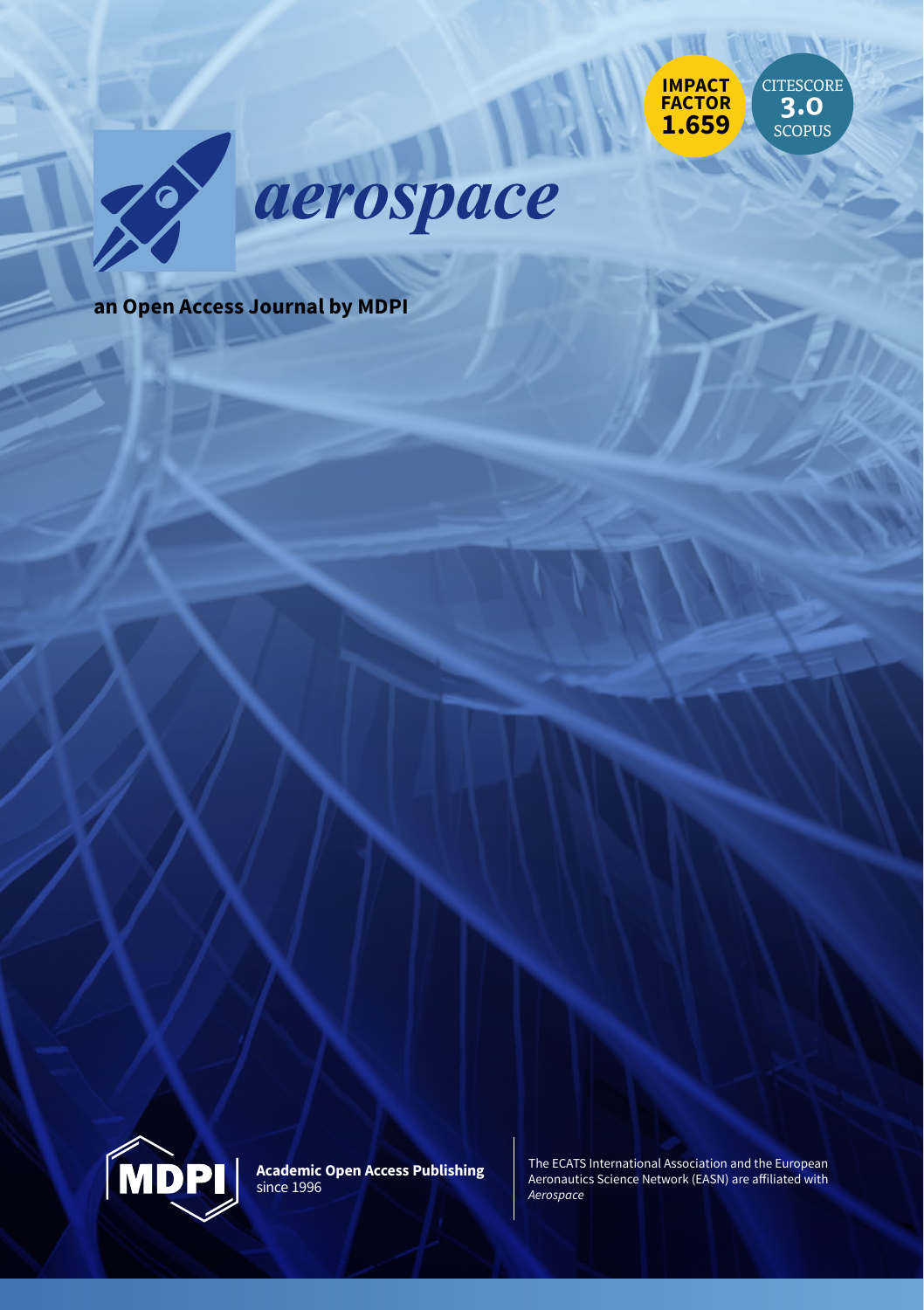



### an Open Access Journal by MDPI

**Editor-in-Chief** Prof. Dr. Konstantinos Kontis

#### **Message from the Editor-in-Chief**

You are welcome to contribute a research article or a comprehensive review for consideration and publication in *Aerospace* (ISSN 2226-4310), an on-line, open access journal. *Aerospace* adheres to rigorous peer-review as well as editorial processes and publishes high quality manuscripts that address both the fundamentals and applications of aeronautics and astronautics. Our goal is to enable rapid dissemination of high impact works to the scientific community.

# **Author Benefits**

- **Open Access** Unlimited and free access for readers
- **No Copyright Constraints** Retain copyright of your work and free use of your article
- **Rapid Publication** Manuscripts are peer-reviewed and a first decision provided to authors approximately 17.1 days after submission; acceptance to publication is undertaken in 4.6 days (median values for papers published in this journal in the first half of 2021)
- **No Space Constraints, No Extra Space or Color Charges** No restriction on the length of the papers, number of figures or colors
- **Varied Manuscript Types** Research articles; review papers; letters or communications; technical reports; extended version of conference papers
- **Coverage by Leading Indexing Services** SCIE-Science Citation Index Expanded (Web of Science), Journal is indexed by Scopus (Elsevier)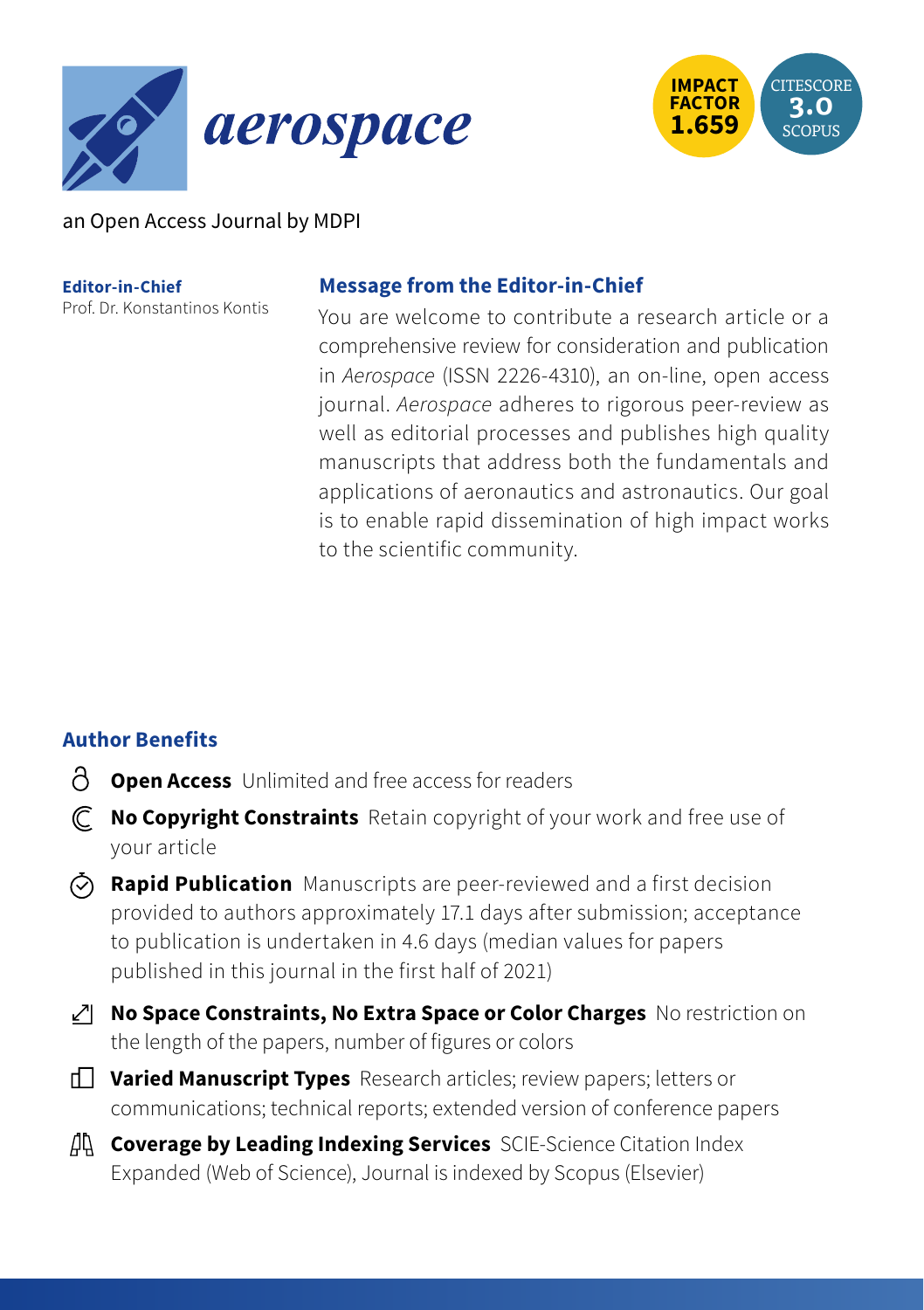

#### **Aims and Scope**

*Aerospace* (ISSN 2226-4310) is an international, peerreviewed, open access journal devoted to the rapid publication of original papers, review articles, short notes and communications related to all fields of aerospace science, engineering and technology, disclosing theoretical, fundamental and applied results linked to potential applications that are related to research, design, manufacture, operations, control and maintenance of aircraft and spacecraft. Researchers are encouraged to publish the results of their recent theoretical and experimental developments with as much detail as possible. There is no restriction on the length of the papers. We aim to publish high impact experimental and theoretical findings with very rapid turnaround time.

#### **Editorial Ofice**

*Aerospace* Editorial Ofice aerospace@mdpi.com MDPI, St. Alban-Anlage 66 4052 Basel, Switzerland Tel: +41 61 683 77 34 Fax: +41 61 302 89 18 www.mdpi.com mdpi.com/journal/aerospace